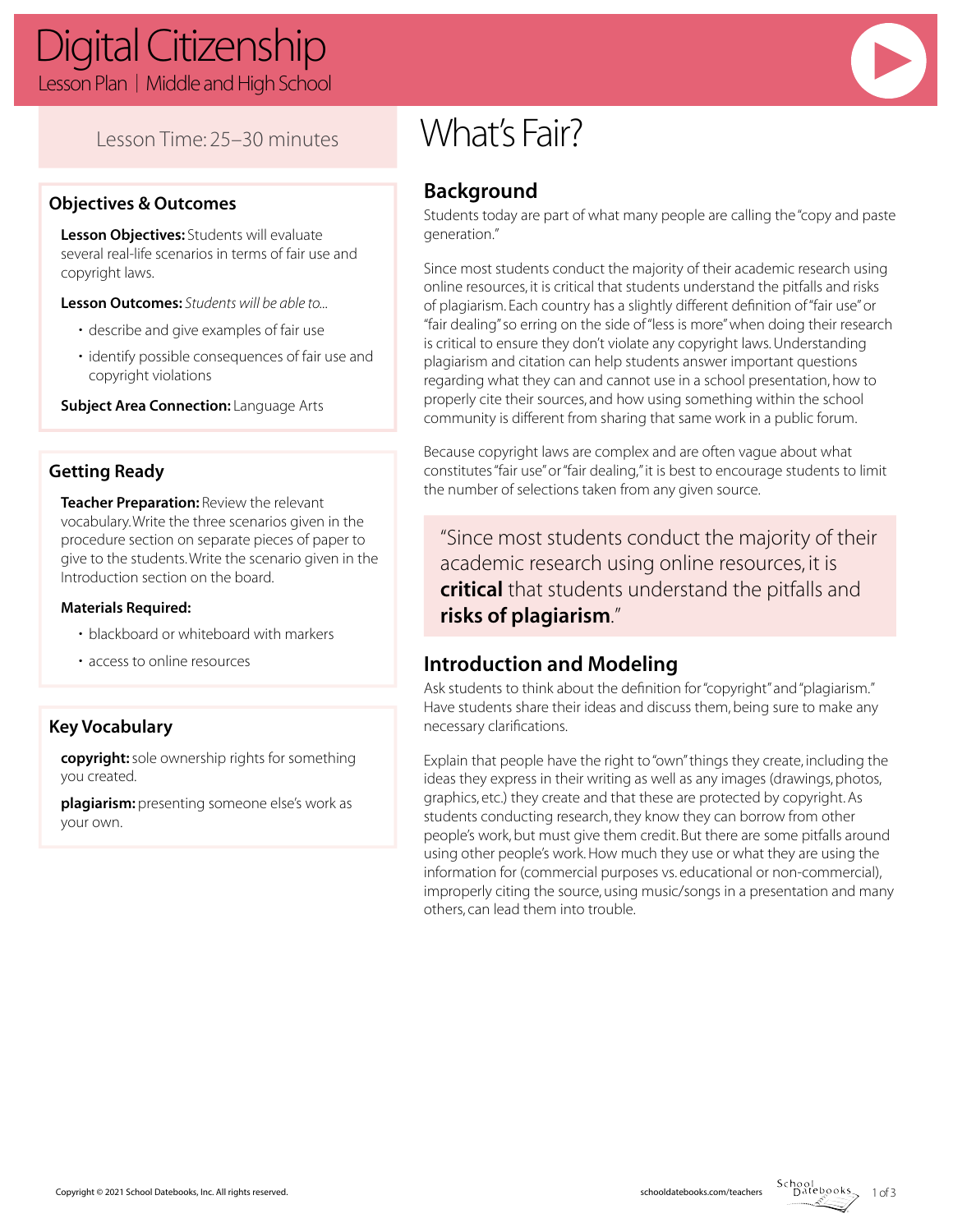# **Procedure**

- 1. Put students into two groups. Explain that they are going to play a game in which each team will answer questions about plagiarism. They will have several minutes to research plagiarism online before the game begins. They will be working in teams, so they will be allowed to consult each other before answering the questions.
- 2. Use the following questions in the game. Give groups 1–2 minutes to discuss their answer. If a group answers incorrectly, pass the question on to the next group. If no group answers correctly, share the correct answer with the class.
	- "Would you be able to use images you found online from a variety of sources in a school project?" (Yes, but only for that purpose and only if there are only 1–2 images from each source and the source is cited. If the project is then posted online or entered into a public competition it could violate copyright.)
	- "You have created a video and would like to use a song as the background music before posting it online. Is that okay?" (No. Only using a small clip, less than 30 seconds, is acceptable when credit is given.)
	- "You come across a book listed as being 'in the public domain.' Can you use it?" (Yes, the copyright has expired and is now freely available.)
	- "You find info on a blog post that you would like to use but you aren't sure if the blog was the original source. Should you use it anyway?" (No. If you are unsure of the source, it's best to not use the information so you don't accidentally plagiarize.)

# **Discussion Questions**

- Why is it a good idea to make sure you are using an original source?
- What is an alternative to using a copyrighted song in a presentation?

# **Evaluation**

Ask students to write their own scenario and explain whether it is fair use or not in a short paragraph.

# **Tips for Tailoring This Lesson**

### For Higher Grade Levels **For Lower Grade Levels**

- Students may create a bank of online resources for students to investigate these issues.
- Students mentor younger students to help them properly handle copyright and fair use issues.

- Students can create a slide show of scenarios and their solutions.
- Students can create a list of "Dos and Don'ts" as guiding principles.

 $2 of 3$